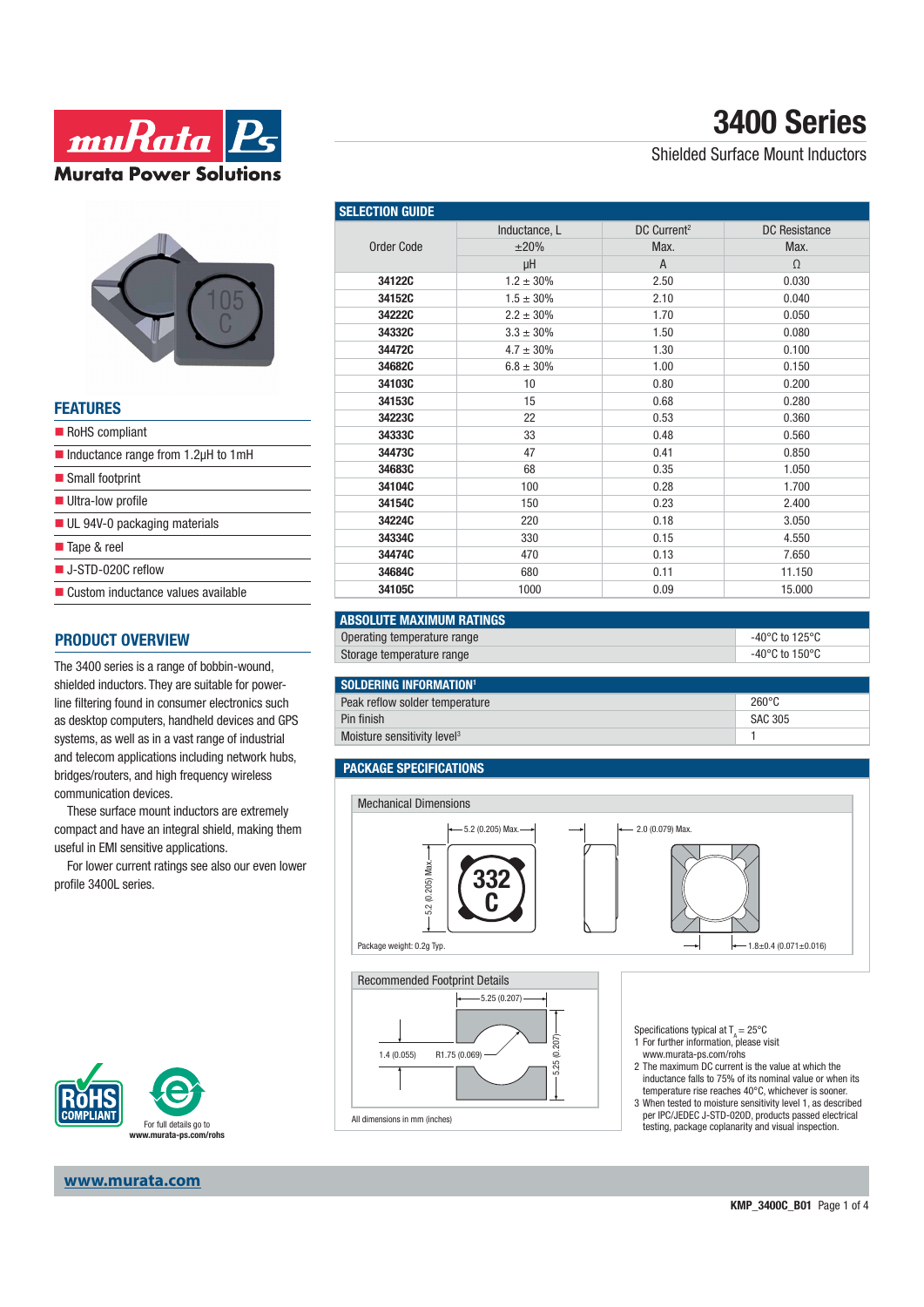### **muRata Ps** Murata Power Solutions

# **3400 Series**

Shielded Surface Mount Inductors





 $0.0$ 

10.0



0.00 0.50 1.00 1.50 2.00 2.50 3.00 3.50 4.00 Current, I<sub>DC</sub> (A)

**www.murata.com**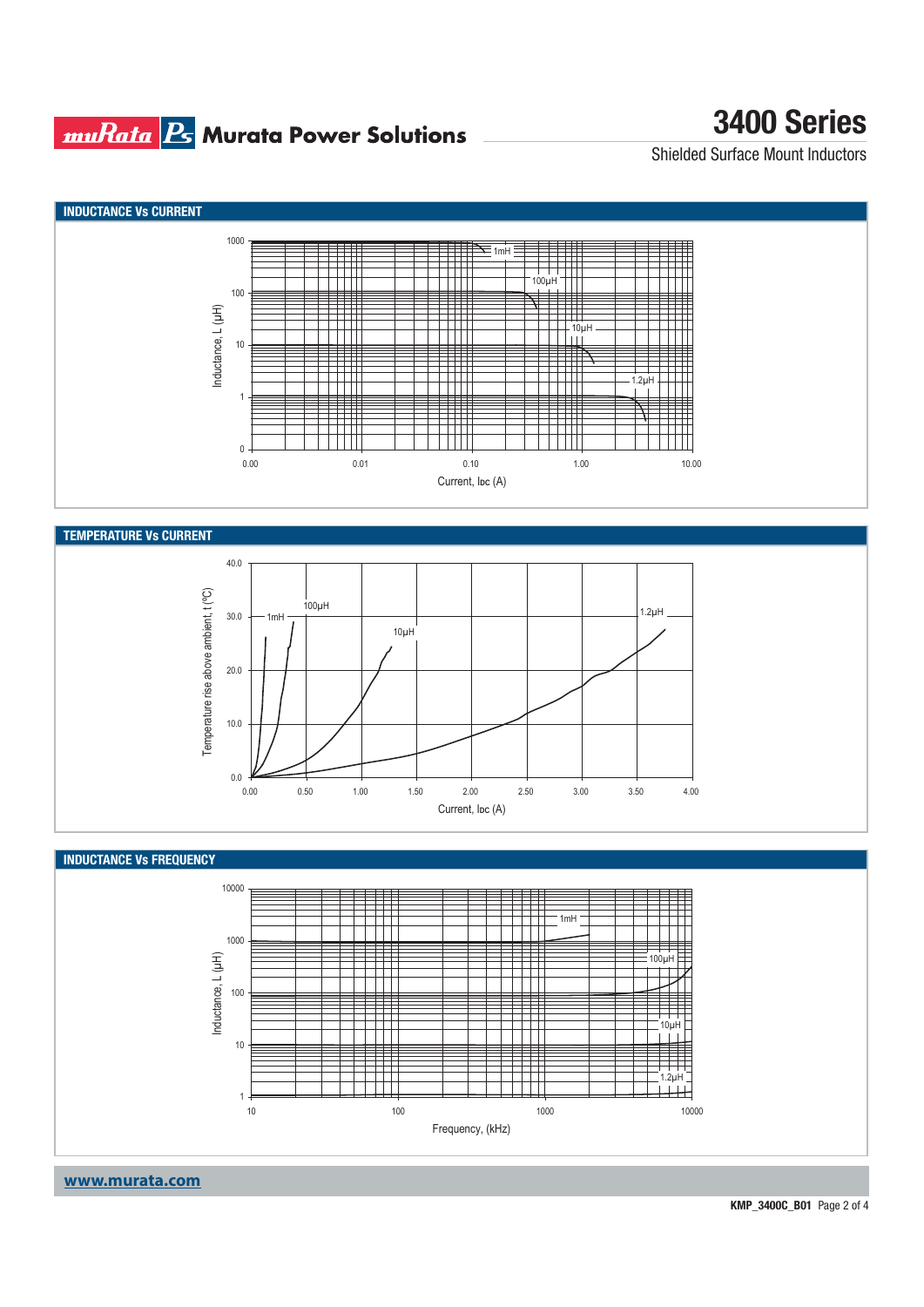### **muRata Ps** Murata Power Solutions

# **3400 Series**

Shielded Surface Mount Inductors